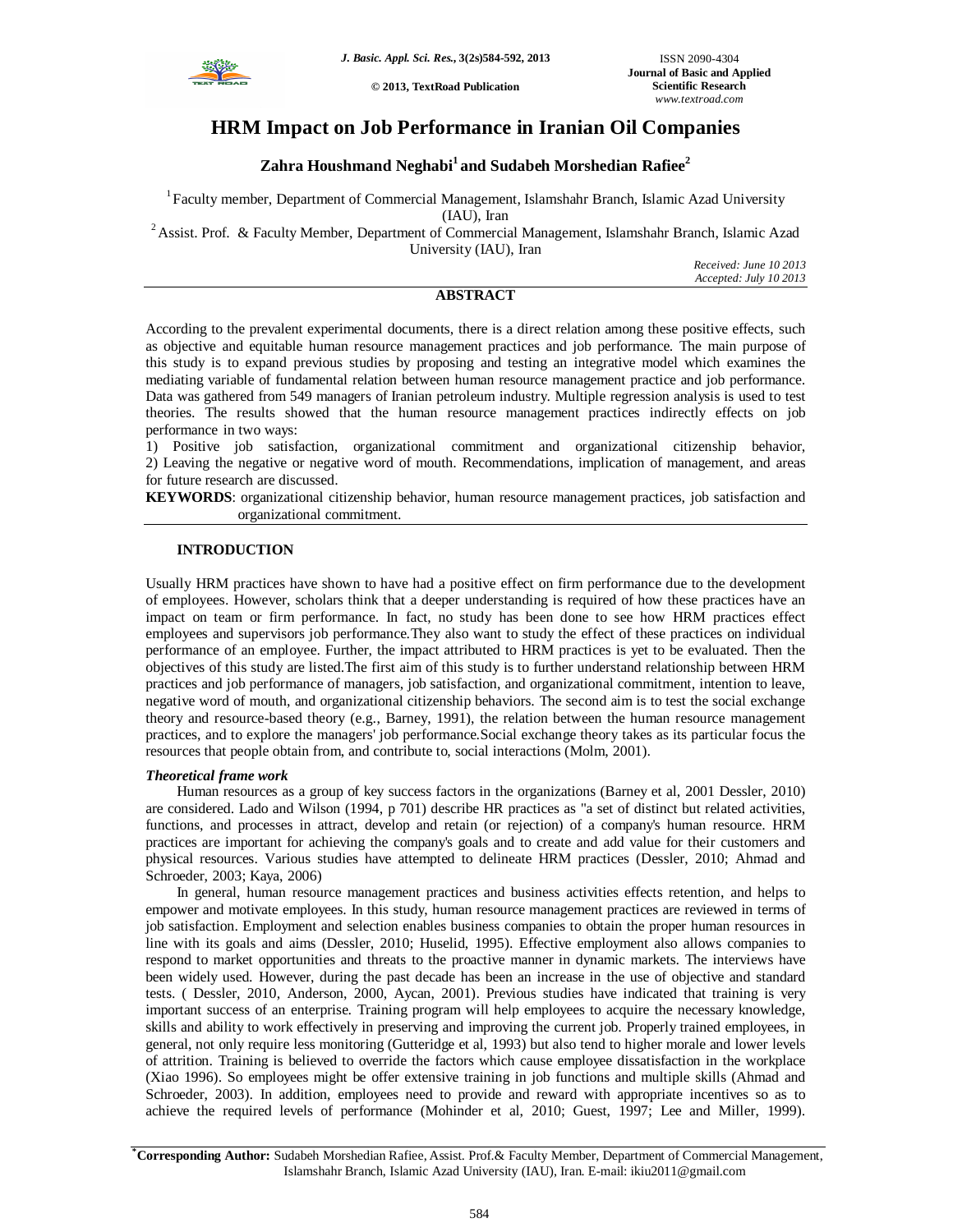Incentives also affect the level of employee satisfaction (Lawler, 2000). When incentives are used correctly, may be proving important contributions to help the survival and growth of the organization (Dessler, 2010; Milkovich and Boudreau, 1998). Human resources department in the Iranian petroleum sector tend to see training and development efforts as one of its most important tasks. Performance evaluation leads employees to work based on related attitudes and behaviors (Dessler, 2010; Werther and Davis, 1996). Performance evaluation as a process shows the effectiveness of human resources policies in an organization. Feedback on performance between supervisors and employees improve communication. Sharing information on Performance of individual helps to the trust and loyalty of employees toward their organization. This in turn is believed to increase motivation and cooperation (Grzelak, 1988). In Iran, the feedback of performance is low. Many organizations are not interested in providing feedback to employees on performance. In many cases, when the feedback is given, it is mostly negative. Therefore, performance management activities mainly focus on the documents than providing feedback and enabling development. Extensive research has demonstrated a positive relationship between HRM practices and firm, department, division, and team performance (Mohinder et al, 2010). Human resource management in an organization is very important. These activities include: recruitment, selection, training, career development, compensation, and performance evaluation. These are basic functions of an organization (Reid et al, 2002 Tsaur and Lin, 2002). Human resource management practices can provide an organization with a competitive advantage in the local, international and global environment. They can increase job satisfaction and organizational success while want to reduce withdrawal and negative word of mouth. (Burke, 2003, Pare et al, 2001; Bond, 2004).If human resource management practices, it does not seem effective, efficient and fair, an employee have lack of commitment and loyalty towards the organization. Lack of trust in business causes the demoralization of employee (Astrachan et al, 2002). Pang and Chiu (2010) and Kya et al. (2010) indicated positive correlation between feedback environment in work such as human resource management practices such as performance appraisal and organizational citizenship behavior.

#### *Job Satisfaction*

Job satisfaction is defined as a personal's reaction to the experience (Berry, 1997). In other words, job satisfaction refers to a positive emotional reaction to a particular job. This is an effective response to the results of a comparison of actual results with those anticipated, or deserved (Madamba and de Jong, 1997). There are various components that are considered to be biotic to job satisfaction and there have been many studies to recognize the determinants of job satisfaction (Li-Yun and Samuel, 2007; Berry, 1997; Madamba and De Jong, 1997; Ross, 1998; Gillen and Chung, 2005; Robbins, 2003).These variables are important because they all influence the way a person feels about their job. On the business side, many managers seem to follow the simple belief that happy workers are more productive and have more job satisfaction that guides to improved performance. Feather et al. (2004), and Schmit and Allscheid (1995) in their study notice that satisfied employees show more productivity and work beyond their job description, and do not use negative word of mouth. Moreover, content employees do not represent higher level of absenteeism or deserting intent in their job. It has been reported that job satisfaction is negatively related to employee's will to leave the organization (Hussain et al., 2003; Babakus et al., 1996). Otherwise, Mattila and Patterson (2004) pointed out employees with deserting attempts tend to talk negatively about their organizations.

### *Job satisfaction and organizational citizenship behavior (OCB)*

Organizational behavior and human resource management of relationship between job satisfaction and organizational commitment, scientist such as, Fydlr (1993) demonstrated that an immovable positive relationship between employee satisfaction and organizational commitment. LePine and colleagues. (2002) and Podsakoff et al. (1996) in two various Meta-analysis studies, a significant positive correlation between organizational commitment and organizational citizenship behavior dimensions indicated. Organizational commitment is consider as a significant predictor of organizational citizenship behavior (Yaping, et al, 2009; Meyer, Stanley, Herscovitch, and Topolnytsky, 2002 Pong and CHIU, 2010). (1982) believe that people possessing organizational obligation show next characteristics: significant trust in organizational goals and values, a willingness to work hard for the organization, and continue to be considering as a member of the organization. These features convey that if organization members trust on the organization, then they would hope to play proactive roles in the organization and willing to dedicate more energy than required and behave in ways which are lucrative to the organization. OCB, which represents a personal involvement in the organization and reflects the personal sacrifice for the benefit of the organization, has assumed the obligation to be affected. A number of researchers such as Weiner (1982) and Peng and CHIU (2010) assume that the behavior of the obligation does not depend mainly on the reinforcement or punishment.

#### *OCB and job performance*

Experimental research claim that there is a positive relationship between organizational citizenship behavior and performance. OCB defines as individual behavior which is optionally, not directly or clearly identified by the formal system or by the sum of the effective functioning of the organization (Organ et al, 1988). There are three types: obedience, loyalty, and participation (Li-ion and Samuel, 2007, Kya et al, 2010).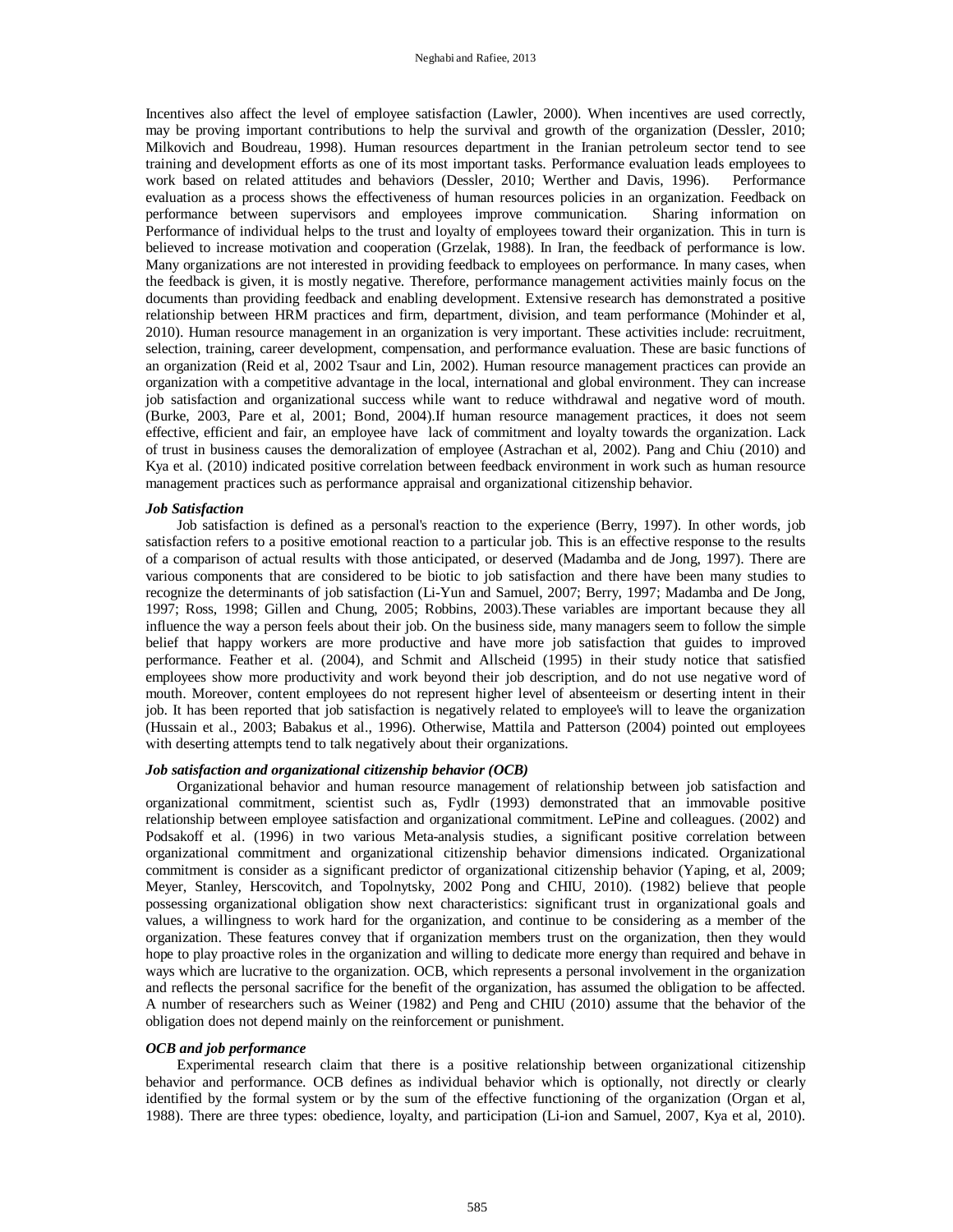OCB has seven dimensions: (1) helping behavior (Podsakoff et al, 2000): (a) altruism (Smith et al, 1983), (b)modesty (Mohindra, 2010), (2 ) corporate assent (3) sportsmanship (organ et al, 1990), (4) organizational loyalty (Dean et al, 1994), (5) individual initiative (organ et al, 1988), (6) urban probity (organ, , 1990., and Schnake and Dumler, 2003), and (7) development (Burton, 2003, and George and Jones, 1997). Organizational behavior and human resource management, include scientists as Mohinder and colleagues. (2010) and Li-ion and Samuel (2007) proved that the OCB of individual behavior, perceptions of justice, organizational commitment, job satisfaction and organizational commitment.

# *Proposed integrated framework*

In this article a model to assess the impact of human resource management practices and job performance (see Figure1) is suggested.

The model consists of human resource management practices as the independent variable, job satisfaction, organizational commitment, quitting intention, negative word of mouth, and organizational citizenship behavior and job performance as the dependent variable.



*Figure 1: The impact of human resource management practices and job performance*

In the light of previous experimental studies of human resource management practices, job satisfaction, organizational commitment, organizational citizenship behavior, turnover intention and negative word of mouth and job performance, the following research hypotheses could be named as:

H1. HRM practices will apply a considerable positive impact on job performance. H2. Human resource management practices will apply a considerable positive impact on job satisfaction.

H3. A high appreciate level of sincere job satisfaction will have a considerable negative impact on leaving intention behavior and on negative word of mouth.

H3 a. A high appreciate level of sincere job satisfaction will have a considerable negative impact on leaving intention behavior.

H3 b. A high appreciate level of sincere job satisfaction will have a considerable negative impact on negative word of mouth.

Leaving intention will apply a considerable positive impact on negative word of mouth. H4.

Job satisfaction will apply a considerable positive impact on organizational commitment. H5.

H6.Organizational commitment will apply a considerable positive impact on organizational citizenship behavior

H7.Organizational citizenship behavior will apply a considerable positive impact on job performance.

# *METHODOLOGY*

#### *Sample selection and data collection*

The petroleum companies in Iran are divided into four types: Public sector companies, joint venture companies, the foreign distinction companies and companies have established investment or private law. This research concentrates on joint venture petroleum companies. As we aim to study and improve human resource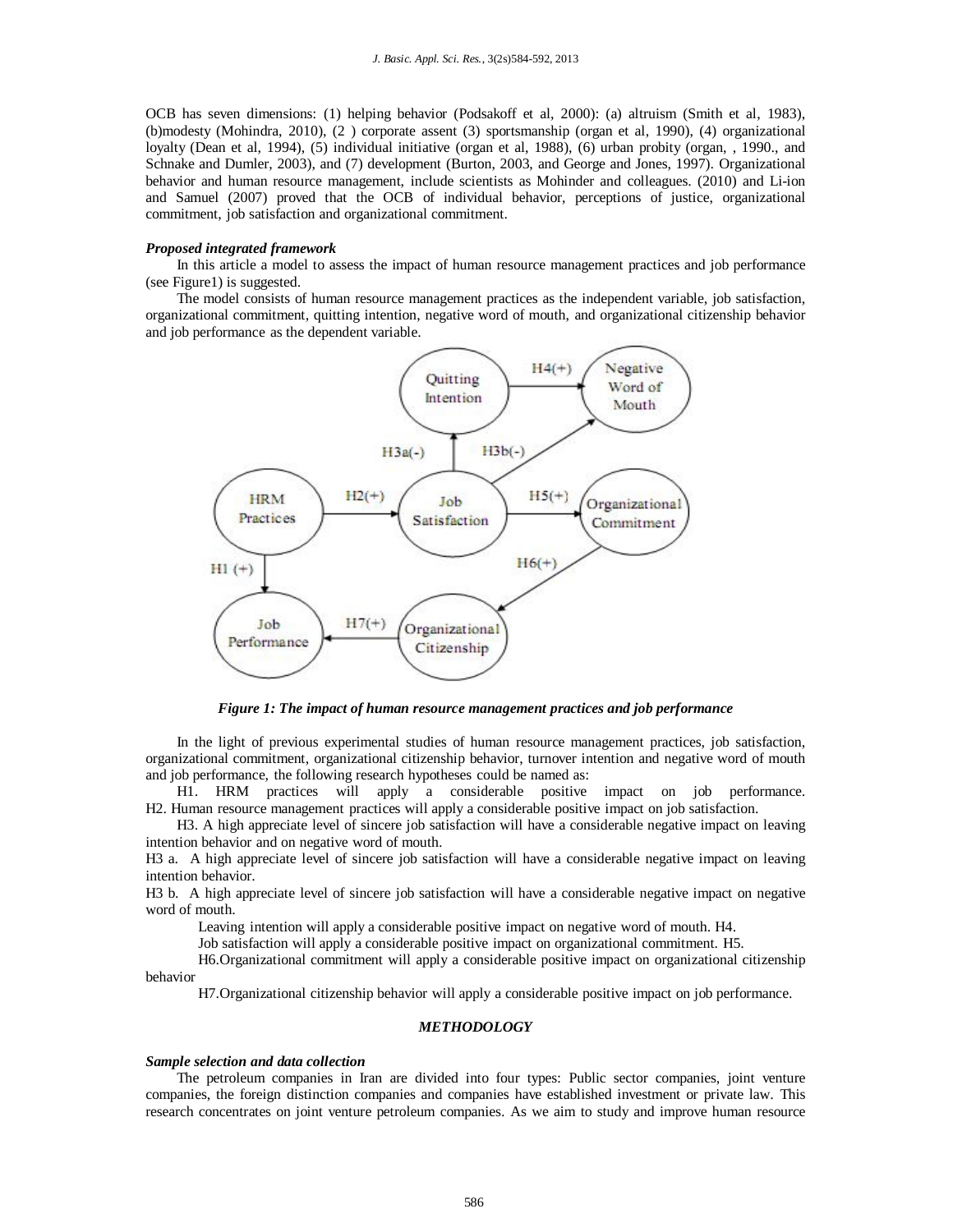management practices and gas drilling and production team's managers on joint venture petroleum companies and petroleum companies in joint ventures with invest at least 51% of investments and most of its personnel are nationals. Personal interviews were held with a number of managers in the gas drilling and production teams in sites trying to prospect their apprehensions toward the human resource management practices and their consequent influences in their companies, some of them determined have some annoyance from injustice and nepotism in recruitment and selection, furthermore training and development consequently, a questionnaire tested and speeded among a sample of onsite managers of drilling and production teams.The research community includes 4412 managers and department heads of the petroleum companies in the joint venture. A random sample of 600 monitors, representing that about 17 percent of the population is selected. The questionnaire was translated into Arabic and modified according to environment and the petroleum industry in Iran. Therefore, a questionnaire was distributed among the 55 of department heads. Data were collected through personal interviews. 600 questionnaires were distributed among a randomly selected sample unit. 553 completed questionnaires were returned. 549 completed questionnaires are prepared for analysis. Response rate of approximately is 90%. Revised data are collected and analyzed by SPSS software.

Profile of the respondents has the following characteristics:

66/1% of respondents are in their 30s while 20.2% are in their 20s; 52.2% possess 11 to 20 years of experience in the same organization while 32% possess from 6 to 10 years; 57.9% of respondents got a B.Sc. in Mechanical Engineering, 18.7% got a B.Sc. in Petroleum Engineering, 10.7% got a B.A. in Commerce, and 2.2% got an MBA, most samples enjoy highly specialized and technical degrees and work in wells monitoring the drilling and production teams and activities. Assessment instrument to investigate the relations among 77 variables studied, namely human resource management practices (HRMP), job satisfaction (JSAT), commitment (OCOM), organizational OCB (OCB) was used, leaving (QI) and negative word of mouth (NWOM), and job performance (JPER). Human resource management practices: HRMP A13 measure developed by Tsaur and Lin (2002). Reliability Analysis 13 (0.70) as indicated by Cronbach's alpha. Job Satisfaction: JSAT is a 6 itemmeasure developed by Babin and Boles's (1998). The reliability analysis revealed Cronbach's alpha of (.69). Quitting Intention: QI is a 3 item-measure developed by Babin and Boles's (1998) with (. 67) as (.69).Quitting Intention: QI is a 3 item-measure developed by Babin and Boles's (1998) with (. 67) as Cronbach's alpha. Negative Word of Mouth: NWOM is a 3 item-measure developed by Babin and Boles's (1998) with Cronbach's alpha (.65) Organizational Commitment: OC a 10 item-measure developed by Mowday et al. (1982) with Cronbach's alpha (.79). Job Performance: JPER is a 14 item-measure developed by Fiedler (1993) with Cronbach's alpha (.70). Organizational Citizenship Behavior: OCB is a 29 items representing 7 dimensions: (1) helping behavior: a 2 item scale developed by Podsakoff and Mackenzie (1994), (2) organizational compliance: a 7 item scale developed by Williams and Anderson (1991),(3) sportsmanship: a 4 item scale developed by Podsakoff and Mackenzie (1994) ,(4) civic virtue: a 3 item scale developed by Podsakoff and Mackenzie (1994), (5)organizational loyalty: a 5 item scale developed by Moorman and Blakely (1995) ,(6) individual initiative: a 5 item scale developed by Moorman and Blakely (1995) ,(7) selfdevelopment: a 3 item scale developed by George and Jones (1997) .The reliability analysis of the OCB 7 dimensions revealed (.71) as Cronbach's alpha. All items originally were in English, so translations were needed into Arabic then a back-translation method was used (McGorry, 2000). The cross-linguistic of the questionnaire was examined with Iranian university faculty members who were fluent in both languages.

# **RESULTS**

 Table 1 illustrates the relation between observed variables. Correlation matrix, revealed a significant correlation between the independent and dependent variables. A significant positive correlation between human resource management practices and job satisfaction, organizational commitment and job performance was proved. Moreover, it revealed the negative correlation between human resource management practices, job satisfaction, organizational commitment, organizational citizenship behavior, job performance, turnover intention and negative word of mouth. There is a significant positive correlation between the quitting intention and negative word of mouth.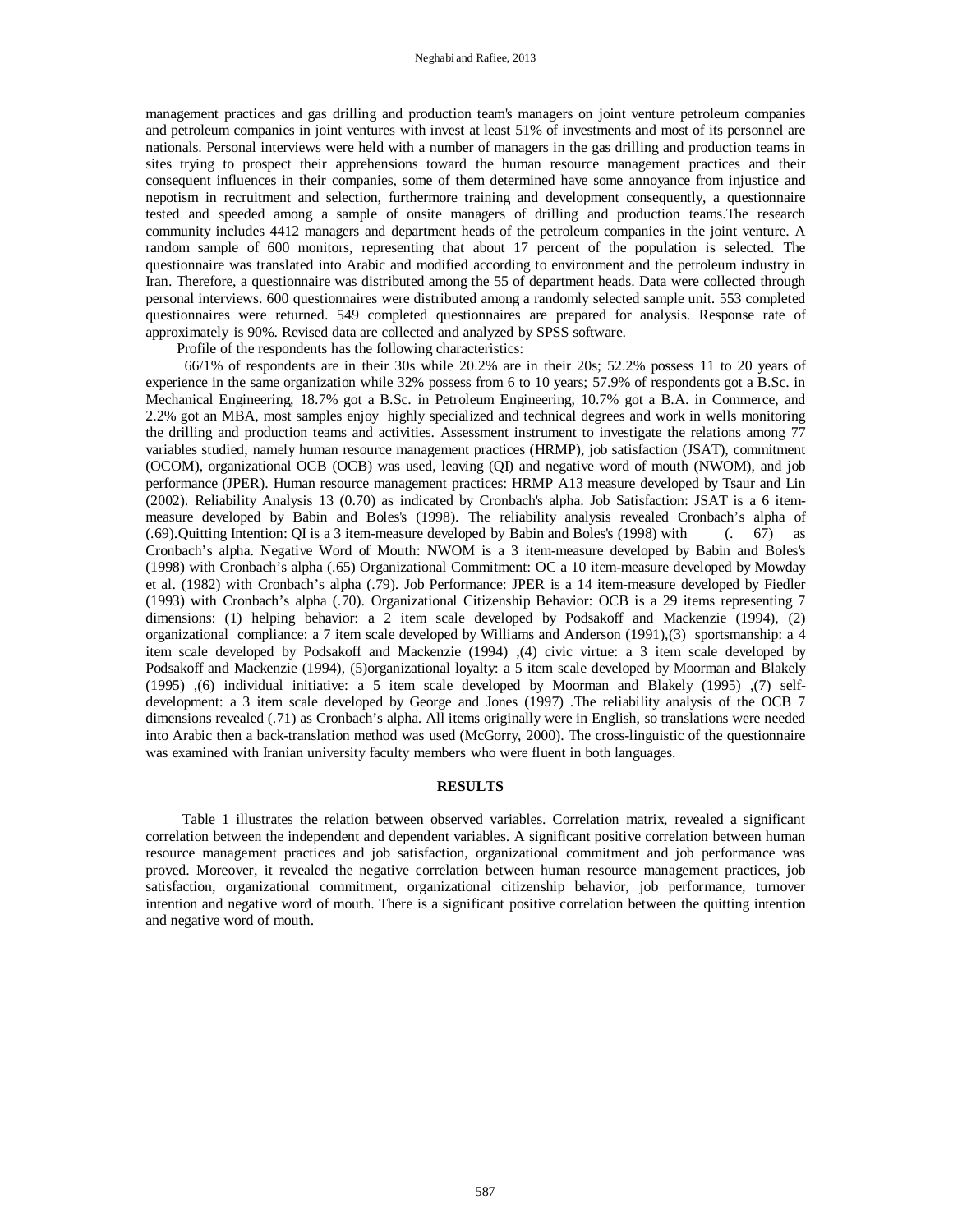|                                           | HRM<br>Practices     | Job<br>Satisfaction   | Quitting<br>Intention | Negative<br>Word Of<br>Mouth | Organizational<br>Commitment | Organizational<br>Citizenship<br>Behavior | Job<br>Performance |
|-------------------------------------------|----------------------|-----------------------|-----------------------|------------------------------|------------------------------|-------------------------------------------|--------------------|
| <b>HRM</b> Practices                      | 1                    |                       |                       |                              |                              |                                           |                    |
| Job Satisfaction                          | .798                 | 1                     |                       |                              |                              |                                           |                    |
| Quitting Intention                        | $-.566"$             | $-.610^{***}$         | $\mathbf{1}$          |                              |                              |                                           |                    |
| Negative Word Of<br>Mouth                 | $-729$ **            | $-.643$ <sup>**</sup> | $.515$ **             | 1                            |                              |                                           |                    |
| Organizational<br>Commitment              | $.558***$            | $.592**$              | $-.698**$             | $-.676^{**}$                 |                              |                                           |                    |
| Organizational<br>Citizenship<br>Behavior | $.610$ <sup>**</sup> | $.719$ **             | $-.596"$              | $-.504$ "                    | $.794$ **                    | 1                                         |                    |
| Job Performance                           | $.677***$            | $.623$ **             | $-.765$ **            | $-.502"$                     | $.709$ **                    | .832'''                                   |                    |

*Table 1 The Interco relation between the scaled variables*

Multiple regressions were used to test the research hypotheses. The purpose is to examine whether the independent variables: HRM practices are able to effectively evaluate the job performance.

Table No. 2 that indicates the impact of the human resource management practices on job performance through the mediating role of the job satisfaction, organizational commitment, quitting intention, negative word of mouth, and organizational citizenship behavior. Table 2 presents the results of testing the impact of human resource management practices, job satisfaction, organizational commitment, organizational citizenship behavior, quitting intention, and NWOM on job performance.

*Table 2 Testing the Impact of HRMP, JSAT, OCOM, OCB, QI, NWOM, and JPER: ANOVAb*

| Model |            | Sum of Squares | df  | Mean Square | F     | Sig.              |
|-------|------------|----------------|-----|-------------|-------|-------------------|
|       | Regression | 6010.069       | 6   | 1001678.118 | 20.21 | .000 <sup>3</sup> |
|       | Residual   | 2.308          | 543 | 1311570.342 |       |                   |
|       | Total      | 2.368          | 549 |             |       |                   |

|       |                                        | Unstandardized Coefficients |          | Standardized<br>Coefficients |       |      |  |
|-------|----------------------------------------|-----------------------------|----------|------------------------------|-------|------|--|
| Model |                                        | Std. Error<br>B             |          | Beta                         |       | Sig. |  |
|       | (Constant)                             | 2468.371                    | 1458.881 |                              | 1.692 | .921 |  |
|       | <b>HRM</b> Practices                   | 41.112                      | 6.262    | .435                         | 1.393 | .001 |  |
|       | Job Satisfaction                       | 56.815                      | 5.544    | .449                         | 1.598 | .001 |  |
|       | Organizational Commitment              | 35.731                      | 3.612    | .356                         | .514  | .001 |  |
|       | <b>Ouitting Intention</b>              | 26.774                      | 7.627    | .126                         | .291  | .005 |  |
|       | Negative Word Of Mouth                 | 13.138                      | 5.261    | .105                         | .048  | .005 |  |
|       | Organizational Citizenship<br>Behavior | 12.109                      | 3.442    | .319                         | .247  | .001 |  |

|  |  |  |  |  |  |  |  |  |  |  |  |  |  | Table 3 Testing the Impact of HRMP, JSAT, OCOM, OCB, QI, NWOM, and JPER: Coefficientsa |
|--|--|--|--|--|--|--|--|--|--|--|--|--|--|----------------------------------------------------------------------------------------|
|--|--|--|--|--|--|--|--|--|--|--|--|--|--|----------------------------------------------------------------------------------------|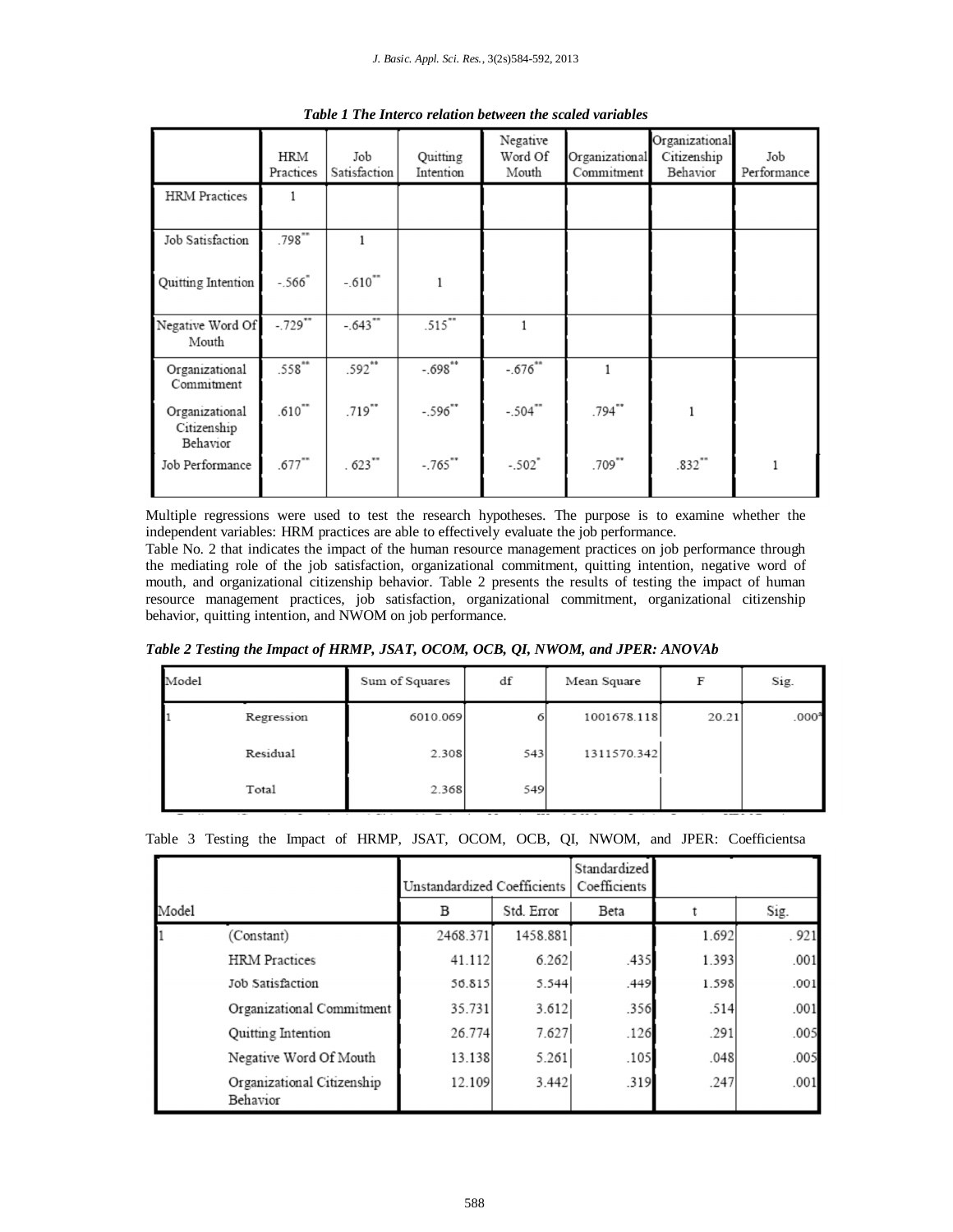The analysis of variance table indicates that the whole model is demonstrated remarkable when the independent variables: the HRM practices, job satisfaction, organizational commitment, OCB, quitting intention and NWOM were entered into the regression equation. 1 (Overall model: F=20.213, df =6, p < 0.001; R=.651,  $R2 = 0.570$ , adjusted  $R2 = 0.510$ ). R- In the full model, the impact of the HRM practices, job satisfaction, and organizational commitment, OCB, quitting intention and NWOM on job performance of managers is supported. The global test assures that the independent variables have the ability to clarify the variation in the dependent variable (Lind et al., 2006). Thus, there is enough evidence that the HRM practices, job satisfaction, organizational commitment, OCB, quitting intention and NWOM are significantly related to job performance and have a significant impact on job performance (see Tables 2 and 3).

The ANOVA results of testing and the impact of HRM practices on job performance showed that the HRM practices including employment tests, process, interviews, performance appraisal, promotion, orientation, educational, and training courses have a significant impact on job performance factors such as creativity, quantity and quality of results, dependability, cooperation, attendance, job knowledge, initiative, communication, ability to retain instructions and information, and judgment ( $F=4.684$ ,  $df=11$ ,  $p< .001$ ). So, H1 is supported and HRM practices are a significant predictor of job performance. The ANOVA results show that HRM practices has a significant impact on job satisfaction at .001 level of significance. HRM practices explain 41% of the total variation of the dependent variable: job satisfaction (F=3.408, df=10, p < .001). If HRM practices are fair and objective in terms of interviews, employment tests, employment process, orientation and training programs, promotions, and performance appraisal; managers will be satisfied in their jobs. They will enjoy it and will not discuss it undesirable or boring. Thus, the more fair and objective the HRM practices are, the more job satisfaction, and consequently the more job performance. Thus, H2 is supported. Table 4 shows the results of testing the effect of job satisfaction on quitting intention as two mediators in the relationship and impact of HRM practices on job performance. The analysis of variance used to test the influence of the job satisfaction on the quitting intention reveals that there is a significant impact of job satisfaction on quitting intention (F=13.906, df = 6, p < .001). That means the more pleasant, satisfying, interesting, and challenging the job is, the lower the intention to quit the job. Unfortunately, the more boring, unpleasant, disappointing the job is , the more the supervisor feels forced to go to work, the higher the intention to quit the job. Therefore, H3a is supported.

| Model |                         | Unstandardized Coefficients |            | Standardized<br>Coefficients |       |      |
|-------|-------------------------|-----------------------------|------------|------------------------------|-------|------|
|       |                         | в                           | Std. Error | Beta                         |       | Sig. |
|       | (Constant)              | 4.029                       | .954       |                              | 4.222 | .000 |
|       | Job unpleasant          | .143                        | .187       | .086                         | .765  | .005 |
|       | bored job               | .250                        | .198       | .147                         | 1.261 | .009 |
|       | well satisfied          | .686                        | .143       | .369                         | 4.806 | .000 |
|       | Forced to go to<br>work | .325                        | .176       | .182                         | 1.845 | .007 |
|       | Enthusiastic            | .249                        | .178       | .105                         | 1.399 | .004 |
|       | Disappointed            | .510                        | .183       | .269                         | 2.783 | .006 |

*Table 4: Testing the Impact of Job Satisfaction on Quitting Intention: Coefficientsa*

*Table 5:Testing the Impact of the Job Satisfaction on Negative Word of Mouth: Coefficientsa*

|       |                     | Unstandardized Coefficients |            | Standardized<br>Coefficients |        |      |
|-------|---------------------|-----------------------------|------------|------------------------------|--------|------|
| Model |                     | B                           | Std. Error | Beta                         |        | Sig. |
|       | (Constant)          | 11.672                      | .990       |                              | 11.790 | .000 |
|       | Job unpleasant      | .170                        | .194       | .098                         | .875   | .003 |
|       | bored job           | .084                        | .206       | .047                         | .407   | .004 |
|       | well satisfied      | .261                        | .148       | .135                         | 1.762  | .050 |
|       | Force to go to work | 479                         | .183       | .258                         | 2.620  | .010 |
|       | Enthusiastic        | .381                        | .185       | .155                         | 2.064  | .040 |
|       | Disappointed        | .575                        | .190       | .292                         | 3.023  | .003 |

a. dependent variable NWOM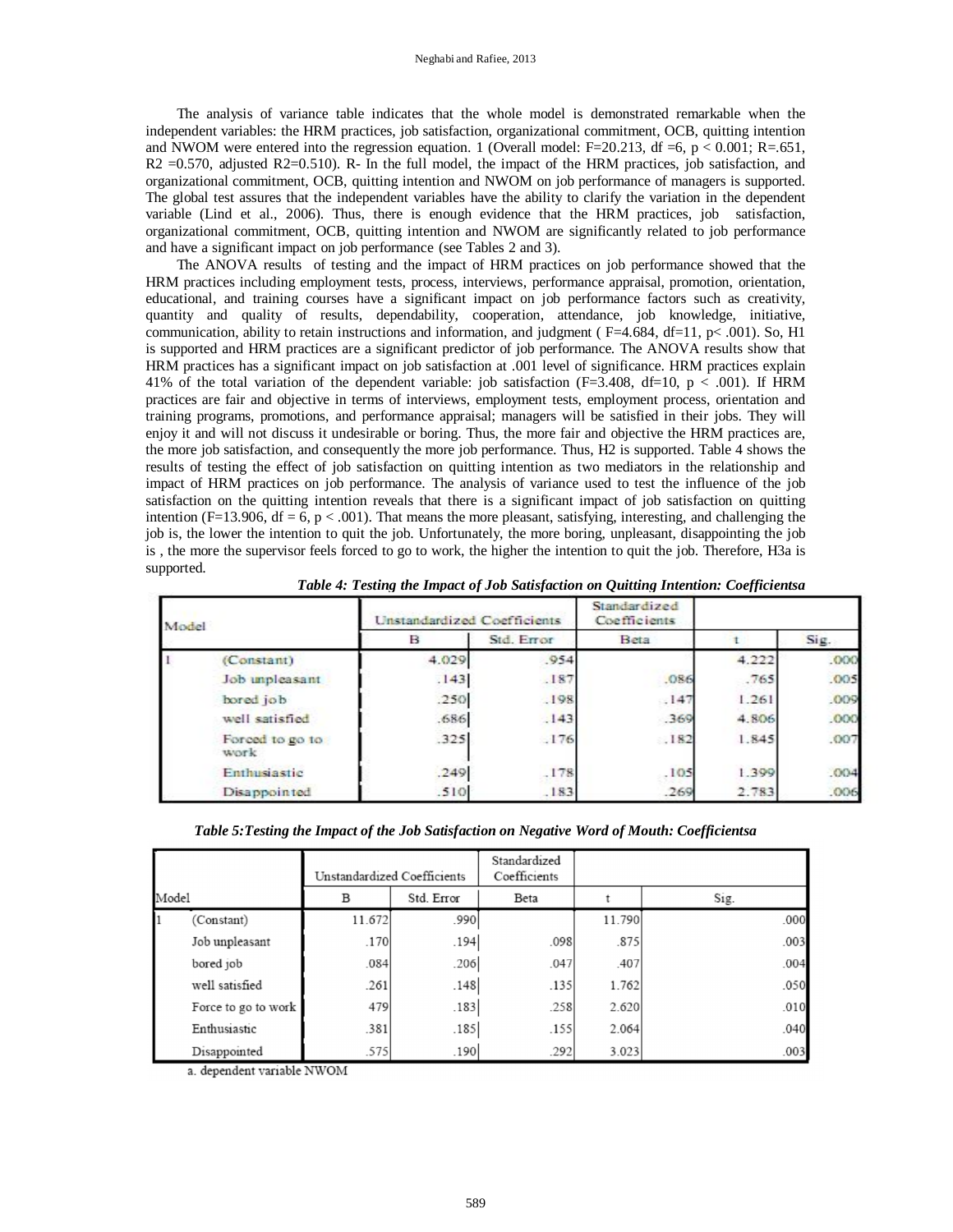Table 5 Results shows the impact on job satisfaction and negative word of mouth. To discover the NWOM has an influence on job satisfaction or not, a multiple regression is formed. ANOVA test shows that job satisfaction has an influence on NWOM at the .001 level ( $F = 13.989$ ,  $DF = 2$ , P <.000; R = .512, R2 = .432, adjusted  $R2 = 0.401$ ). In Table 5, shows a significant effect of job satisfaction on NWOM. The more job satisfaction, the lower the NWOM and the supervisor will talk the more positive about his company. Thus, H3b is supported.

|       |                           | Unstandardized Coefficients |         | Standardized<br>Coefficients |       |      |
|-------|---------------------------|-----------------------------|---------|------------------------------|-------|------|
| Model |                           | Std. Error<br>В             |         | <b>Beta</b>                  |       | Sig. |
|       | (Constant)                | 121.486                     | 148,045 |                              | .821  | .413 |
|       | Pretty good place to work | 6.787                       | 29.915  | .022                         | 1.227 | .021 |
|       | Get ahead                 | 37.993                      | 24.374  | .127                         | 1.559 | .021 |
|       | Wage rates                | 28.239                      | 23.884  | .092                         | 1.182 | .039 |
|       | Promotions decisions      | 8.496                       | 22.929  | .032                         | 1.371 | .011 |
|       | Fringe benefits           | 75.280                      | 28.123  | .268                         | 2.677 | .008 |
|       | Use of abilities          | 79.041                      | 26.235  | .242                         | 3.013 | .003 |

*Table 6: Testing the Impact of the Organizational Commitment on the Organizational Citizenship Behavior*

The results of testing have an impact on quitting intention. NWOM prepared evidence which shows that in case of the quitting intention, the managers use NWOM and talk negatively about their organization. Thus, H4 is supported. ANOVA analysis results showed considerable impact of job satisfaction on organizational commitment (F = 25.65, df = 6, p < 001). The more job satisfaction, the more of organizational commitment. Thus, H5 is supported. The results of testing the impact of the organizational commitment on the organizational citizenship behavior showed a positive impact. The ANOVA analysis asserted a statistical evidence that the more the organizational commitment, the more of the organizational citizenship behavior ( $F = 3.807$ , df = 6, p <.05). The more ability to apply more efforts, the more beliefs in the organizational values and beliefs, and the organization cares more about the managers packages, margin benefits, promotion, career development, use of abilities; the more the OCB in terms of helping behavior, individual improvisation, organizational compliance, urban probity, sportsmanship, organizational loyalty, and self-development (see Table 6). Thus, H6 is supported. ANOVA analysis revealed significant impact of the OCB on job performance ( $F = 21.406$ ,  $df = 6$ ,  $p \le 001$ ). The higher the OCB in terms of helping behavior, individual improvisation, organizational compliance, urban probity, sportsmanship, organizational loyalty, and self-development, the more of job performance. Thus H7 is supported. Totally, the human resource management practices have a considerable impact on job performance. The more fair and objective the HRM practices are, the more the job satisfaction, the organizational commitment, and the OCB; the lower the quitting intention, and NWOM. If managers are contended with their jobs, they will apply more efforts for the welfare of the organization, believe in the values of the company, will show voluntarily helping behavior, sportsmanship behavior, urban probity, individual improvisation, organizational loyalty, and self- development, and then, more job performance. So, HRM practices have considerable effects on job performance and the job satisfaction, organizational commitment, OCB, quitting intention, and NWOM have considerable mediating roles.

# *Conclusions*

 The Iranian petroleum sector is a main economic sector that contribute to a high percentage of revenue in the national income. As an influential sector, it focuses intensively on acquiring, developing, investing, and retaining its human resources. The Iranian petroleum sector adopts strategies with aims to implement HRM practices and systems which are managed positively, fairly and objectively, and operated professionally and strategically. However, managers in the joint venture petroleum companies whether working in the drilling, exploration, refinery, or production, have to continually provide effective control on human resource management practices. There should be fair and consistent implementation of employment policies. In order to keep up with the changes in the global environment, professional systems need to be followed and adapted to the organizations. Human resource management departments have to have a sufficient power and authority in order to certify that employment policies will be implemented without discrimination; ethically, positevly, fairly, and objectively. Higher levels of perceived justice and satisfaction guide managers to be more loyal about their organization. Satisfied managers will be highly committed, show organizational citizenship behavior and will be very conservative to talk negatively about their organization or think of quitting job, and finally will demonstrate more performance and they want to work beyond the job description. Also in this way, managers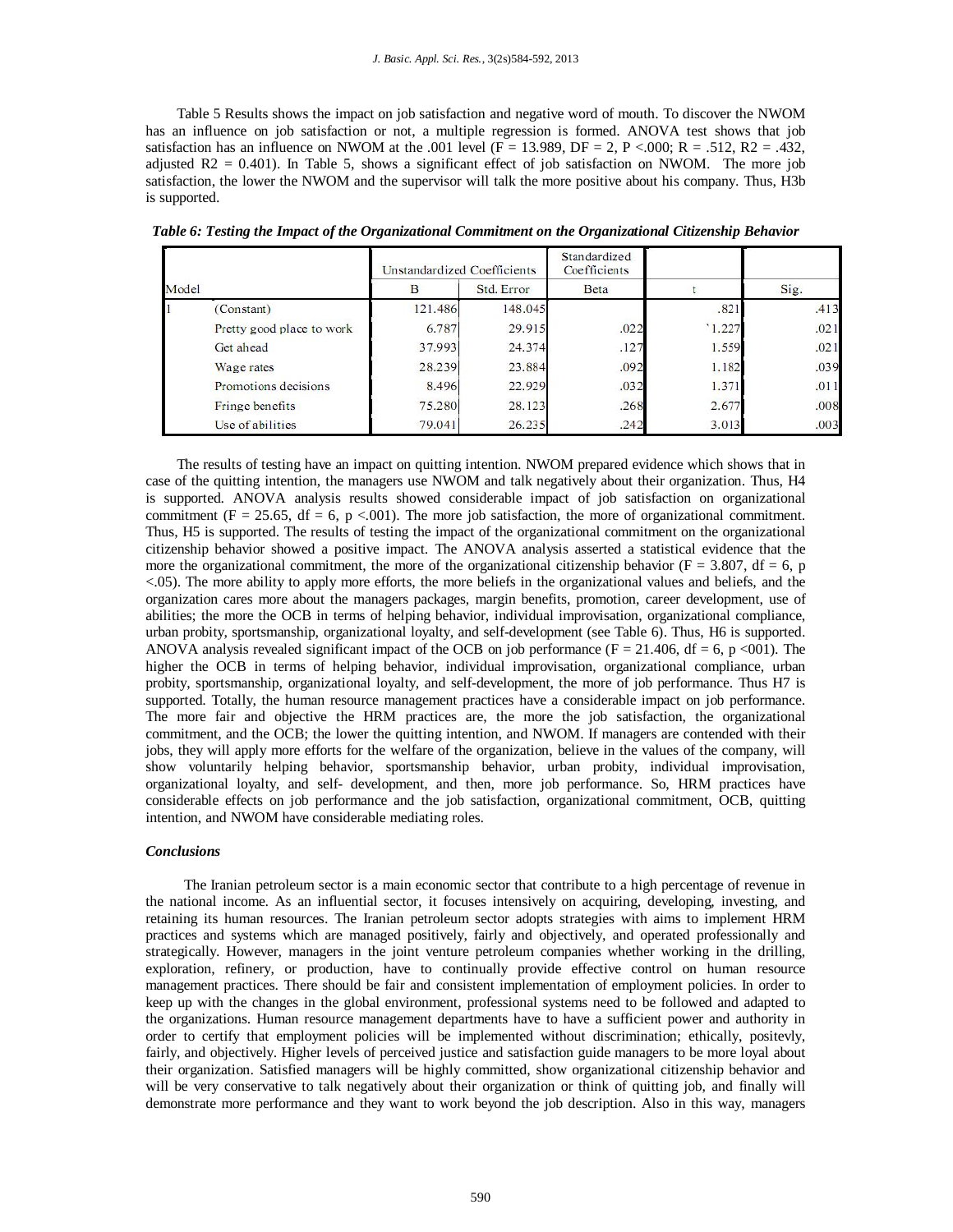and employees will become as family members, and this will add to the competitive advantages to the organization and will strengthen its market positioning and description. The current research shows that affirmative, objective and fair human resource management practices effects on the level of perceived justice among managers and then their job performance through a positive influence in job satisfaction, organizational commitment, OCB, and less influence of NWOM and quitting intention. Inoperative, and unfair practices and circumstances which occur in such human resource practices as selection, promotion, training, career development opportunities, shifting, compensating, rewarding, and performance appraisal are expected to reduce the level of job satisfaction, organizational commitment, and performance; in addition to talk negatively about the organization and to quit it. Adversely, fair, objective, and effective HRM practices are expected to improve the level of job satisfaction, organizational commitment, OCB, and lessen the quitting intention, and NWOM.

# **REFERENCES**

- Ahmad, S., and Schroeder, R.G. (2003). The Impact of Human Management Practices on Operational Performance: Recognizing Country and Industry Differences. Journal of perations Management, 21, 19–43.
- Arasli, H. (2002). Diagnozing whether Northern Cyprus hotels are ready for TQM: an empirical analysis. Total Quality Management, 13 (3), 347-64.
- Andersen, Arthur (2000). Human Resource Management Research Towards 2001
- Astrachan, J.H., Klein, S.B., Smyrnios, K.X. (2002). The F-PEC scale of family influence: a proposal for solving the family business definition problem. Family Business Review, 15 (1), 45-58.
- Aycan, Z. (2001). Human Resource Management in Turkey: Current Issues and Future Challenges. International Journal of Manpower, 22 (3), 252–260.
- Babakus, E., Cravens, D.W., Johnston, M., Moncrief, W.C. (1996). Examining the role of organizational variables in the salesperson job satisfaction model. Journal of Personal Selling and Sales Management, 16 (3), 33-46.
- Barney, J., Wright, M., and Ketchen, Jr., D.J. (2001). The Resource-based View of the Firm: Ten Years after 1991. Journal of Management, 21, 625–641.
- Bernardin, John (2007). Human Resource Management, Fourth Edition, NJ, NJ: McGraw Hill.
- Berry, L.M. (1997). Psychology at Work, McGraw Hill Companies Inc.: San Francisco, CA.
- Bond, S. (2004). Organizational culture and work-life conflict in the UK. International Journal of Sociology and Social Policy, 24 (12), 1-24.
- Burke, R.J. (2003). Nursing staff attitudes following restructuring: the role of perceived organizational support, restructuring processes and stressors, International Journal of Sociology and Social Policy, 23 (8/9), 129-57.
- Chan, Alven (2009). Human Resource Management in Singapore, Singapore, Asia: Asia Motivation Tumble.
- Dessler, Gary (2010). Human Resource Management: The Strategic Role of Human Resource Management, Prentice Hall, Inc.: NJ, NJ.
- Ennew, C.T., Banerjree, A.K., Li, D. (2000). Managing word of mouth communication: empirical evidence from India. International Journal of Bank Marketing, 18 (2), 75-83.
- Feather, N.T. ,and Kartin ,A. Rauter (2004). Organizational Citizenship Behaviors in Relation to job status, Job insecurity, Organizational commitment and identification, Job satisfaction and Work Values. Journal of Occupational and Organizational Psychology, 77, 81-94.
- Fiedler, A.M. (1993). The effect of vision congruence on employee empowerment, commitment, satisfaction, and performance. Dissertation Abstracts International, 54 (03), 1006 A. (UMI no 9319048(
- George, J.M. and J.R. (1997). Organizational spontaneity in context, Human Performance, 10, 153-170.
- Grzelak, J. (1988). Conflict and Cooperation, in Introduction to Social Psychology, eds. M. Hewstone, W. Stroebe, J.- P. Codol and G.M. Stephenson, Oxford: Basil Blackwell.
- Guest, D.E. (1997). Human Resource Management and Performance: A Review and Research Agenda. InternationalJournal of Human Resource Management, 8, 263–276.
- Gutteridge, T.G., Leibowitz, Z.B., and Shore, J.E. (1993). Organizational Career Development, San Francisco, CA:Jossey-Bass.
- Huselid, M. (1995). Human Resource Management Practices on Turnover, Productivity, and Corporate Financial Performance. Academy of Management Journal, 38 (3), 635–672.
- Hussain, K., Khan, A., Bavik, A. (2003). The effects of job performance on frontline employee job satisfaction and quitting intent: the case of hotels in Turkish Republic of Northern Cyprus. EMU Journal of Tourism Research, 4 (1) 83-94.
- Kaya, N. (2006). The Impact of Human Resource Management Practices and Corporate Entrepreneurship on Firm Performance: Evidence from Turkish Firms. International Journal of Human Resource Management, 17(12) 2074–2090.